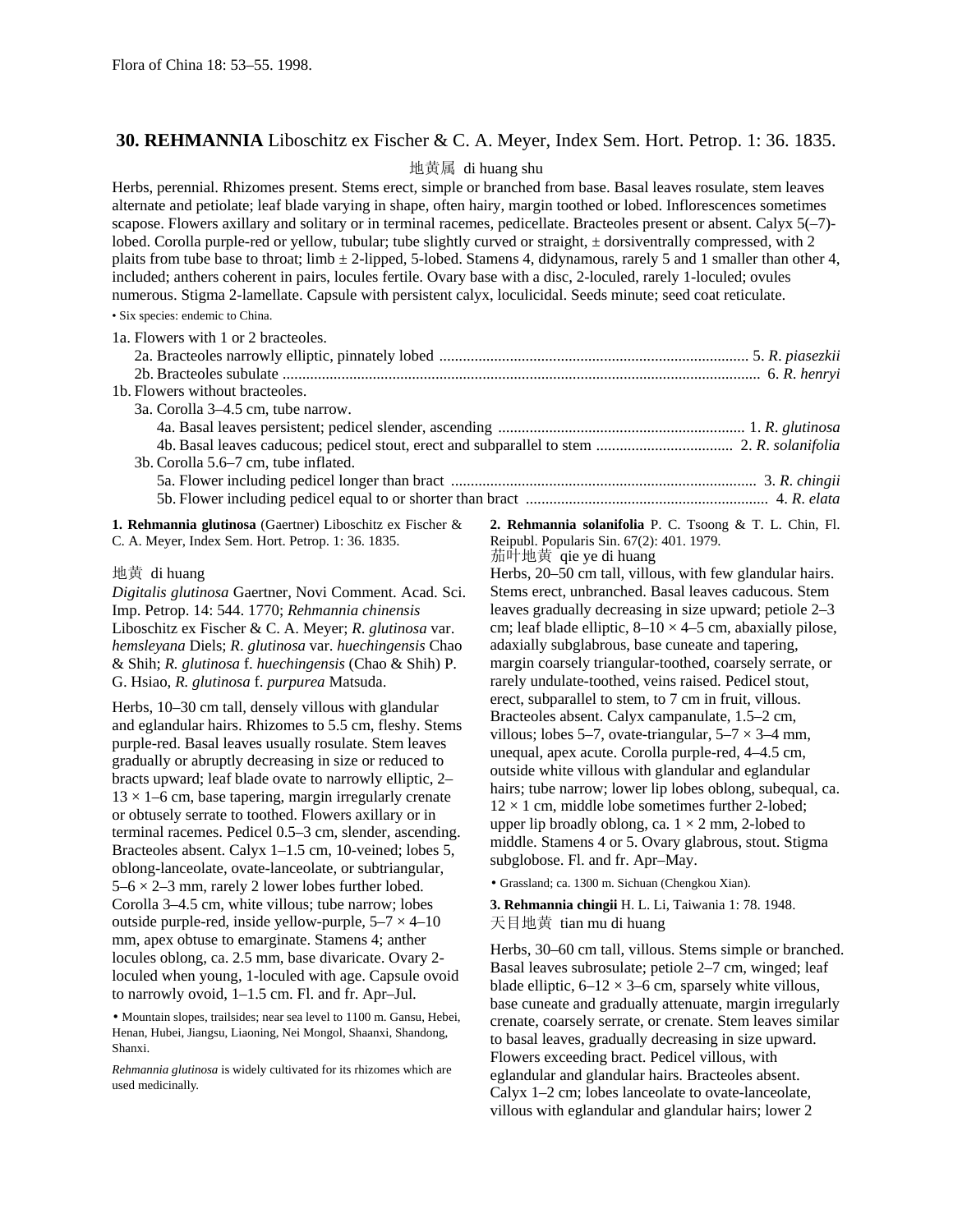lobes 3–7 mm, subequal; upper 3 lobes slightly longer than lower lobes, middle lobe 1–1.2 cm; lateral lobes 5– 8 mm. Corolla purple-red, 5.5–7 cm, outside villous; tube inflated; lower lip narrowly elliptic, apex acute to rounded, middle lobe ca.  $2 \times 1.4$  cm, lateral lobes slightly smaller than other lobes; upper lip lobes ovate, 1.4–1.8 cm, apex subacute to rounded. Stamens 4; filaments basally short glandular hairy. Capsule ovoid, ca. 1.4 cm. Seeds ovoid to narrowly ovoid, ca. 1 mm. Fl. Apr–May, fr. May–Jun.

• Grassland on mountain slopes, trailsides; 100–500 m. Anhui, Jiangxi, Zhejiang.

**4. Rehmannia elata** N. E. Brown ex Prain, Bot. Mag. 136: t. 8302. 1910.

高地黄 gao di huang

Herbs, sparsely villous to villous. Stems 1. Petiole 5–6 cm, winged; leaf blade obovate-oblong to elliptic, papery, abaxially sparsely villous along veins, adaxially subglabrous, base cuneate and tapering, margin with 2– 6 pairs of lobes and lobes irregularly triangular and entire or toothed, apex obtuse. Flowers including pedicel equal to or shorter than bracts. Pedicel 3–4 cm, villous. Bracteoles absent. Calyx 2–3 cm, villous; lobes 5, unequal. Corolla purple-red, ca. 6 cm; tube inflated, abaxially subsaccate; throat villous; lower lip lobes oblong to suborbicular,  $6-10 \times 5-10$  mm; upper lip lobes transversely oblong,  $0.6-1 \times 0.8-1.2$  cm, subequal. Filaments glabrous. Style slightly longer than stamens. Fl. Jun.

• Hubei.

**5. Rehmannia piasezkii** Maximowicz, Bull. Acad. Imp. Sci. Saint-Pétersbourg 26: 502. 1880.

裂叶地黄 lie ye di huang

*Rehmannia angulata* (Oliver) Hemsley; *R*. *glutinosa* Liboschitz ex Fischer & C. A. Meyer var. *angulata* Oliver; *R*. *glutinosa* var. *piasezkii* (Maximowicz) Diels. Herbs, 30–100 cm tall, villous. Stems simple or branched from base. Petiole ca. 4 cm, decurrent and gradually shorter upward; leaf blade narrowly elliptic, to  $15 \times 7$  cm, white villous, pinnately parted and lobes subtriangular, lobe margin triangularly toothed. Flowers borne above middle of stem. Pedicel 2–4 cm, villous with eglandular and glandular hairs. Bracteoles 2, similar to leaves in shape, sessile, inserted near base of pedicels. Calyx 1.5–3 cm, villous and glandular hairy, unequally 5-lobed; lower lobes ovate-lanceolate, 0.5– 1.5 cm; upper lobes lanceolate, ca.  $2.3 \times 2.3$ –3 cm. Corolla purple-red, 5–6 cm; tube 3.5–4 cm, somewhat saccate, outside villous or glabrous, inside long glandular villous on plaits, apex extended; lower lip middle lobe obovate-oblong and  $1-1.6 \times$  ca. 1 cm, lateral lobes suborbicular and  $0.8-1.2 \times 1.1-1.2$  cm; upper lip lobes transversely oblong,  $1-1.1 \times 1.1-1.5$  cm. Filaments glabrous or sparsely glandular pilose. Stigma unequally 2-lamellate. Fl. May–Sep.

• Mountain slopes; 800–1500 m. Hubei, Shaanxi.

**6. Rehmannia henryi** N. E. Brown, Bull. Misc. Inform. Kew 1909. 262. 1909.

湖北地黄 hu bei di huang

Herbs, 15–40 cm tall, villous. Basal leaves somewhat crowded; petiole 2–8 cm, winged; leaf blade ellipticoblong to spatulate,  $6-17 \times 3-8$  cm, villous, base tapering, margin irregularly crenate, rarely lobed. Stem leaves similar to basal leaves, gradually decreasing in size upward. Pedicel ca. 2.5 cm, lowermost to 5.5 cm. Bracteoles inserted near base of pedicel, yellow-brown, subulate, ca. 3 mm, villous. Calyx yellow-brown, 1.8– 2.5 cm, villous; lobes ovate-lanceolate,  $8-12 \times 3-4$  mm, spreading flat, margin entire or shallowly toothed, apex obtuse. Corolla yellowish, 5–7 cm; tube outside white villous; lower lip lobes oblong, middle lobe ca.  $1.8 \times$ 1.5 cm, lateral lobes ca.  $1.5 \times 1.4$  cm, equal; upper lip lobes transversely oblong, ca.  $1.3 \times 1.5$  cm. Filaments basally sparsely and short glandular pubescent. Ovary glabrous. Stigma globose. Fl. Apr–May.

• Trailsides, rock crevices; below 400 m. Hubei.